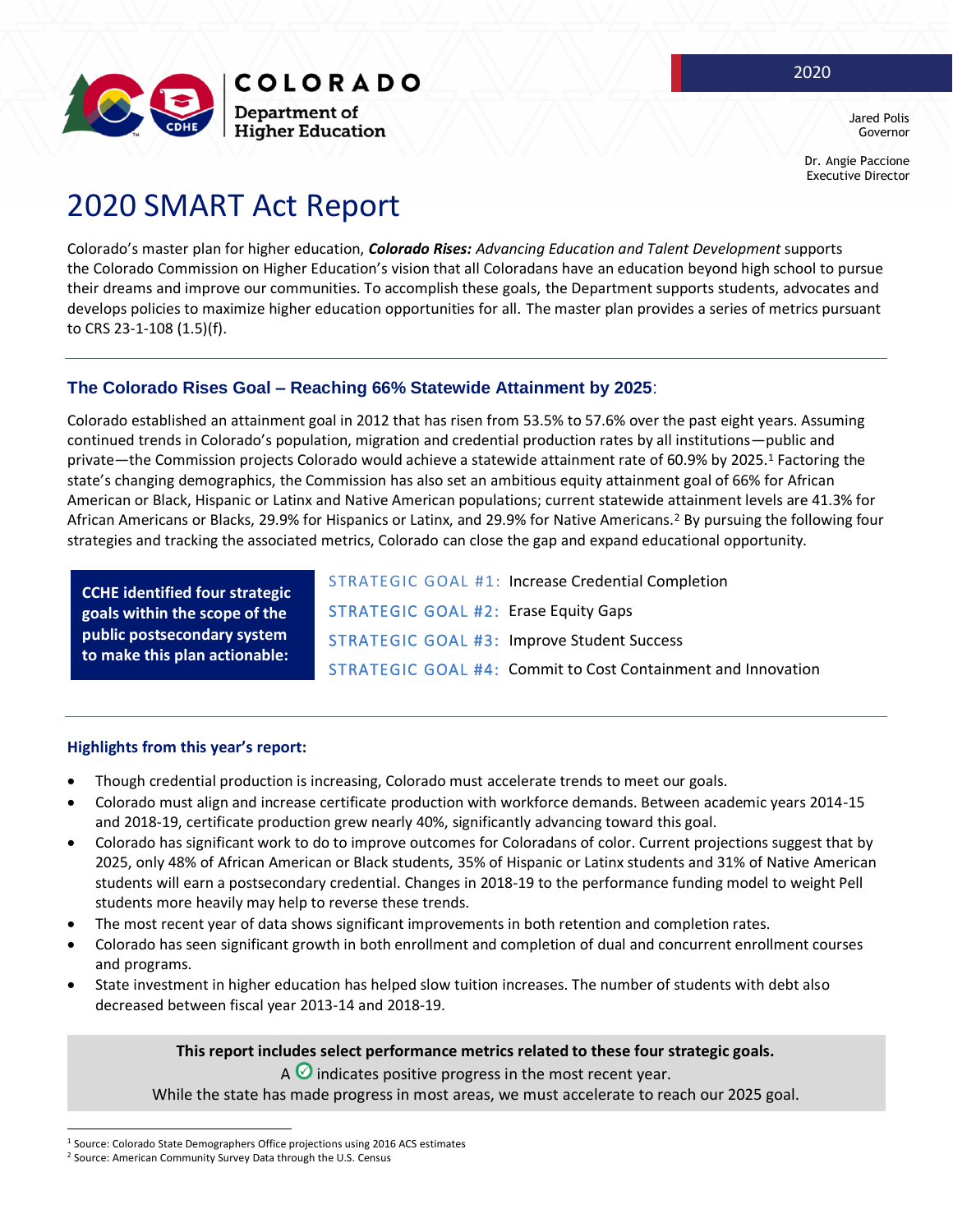

## STRATEGIC GOAL #1—Increase Credential Completion:

The first strategic goal is to significantly increase the number of credentials that students earn over an eight-year period and credential completion in high-demand areas, such as STEM and teacher preparation.

#### **OVERALL UNDERGRADUATE CREDENTIAL PRODUCTION INCREASED YEAR OVER YEAR BETWEEN ACADEMIC YEARS 2011-12 AND 2018-19.<sup>3</sup>**

| <b>Academic Year</b> | 2011-12 | 2012-13 | 2013-14 | 2014-15 | 2015-16 | 2016-17 | 2017-18 | 2018-19 |                            |
|----------------------|---------|---------|---------|---------|---------|---------|---------|---------|----------------------------|
| <b>Credentials</b>   | 41.956  | 46.023  | 48.643  | 49.816  | 51.477  | 56.019  | 57.353  | 59,155  |                            |
| 1-Year Change        |         | 10%     | 6%      | 2%      | 3%      | 9%      | 2%      | 3%      | $\boldsymbol{\mathcal{C}}$ |
| <b>Certificates</b>  | 11.567  | 13,859  | 15.604  | 15,373  | 16.217  | 20.069  | 20.214  | 21,393  |                            |
| 1-Year Change        |         | 20%     | 13%     | $-1\%$  | 5%      | 24%     | 1%      | 6%      | $\boldsymbol{C}$           |

#### **AFTER AN INCREASE IN ACADEMIC YEAR 2016-17 EDUCATOR PREPARATION CREDENTIALS DECLINED AGAIN IN 2018-19; STEM CREDENTIALS INCREASED EACH ACADEMIC YEAR BETWEEN 2011-12 AND 2018-19.**

| <b>Academic Year</b>                          | $2011 - 12$ | 2012-13 | 2013-14 | 2014-15 | 2015-16 | 2016-17 | 2017-18 | 2018-19 |               |
|-----------------------------------------------|-------------|---------|---------|---------|---------|---------|---------|---------|---------------|
| <b>Educator Prep. Credentials<sup>4</sup></b> | 3.078       | 2.858   | 2.704   | 2.563   | 2.472   | 2.674   | 2.553   | 2,491   |               |
| 1-Year Change                                 |             | $-7%$   | $-5%$   | $-5%$   | $-4%$   | 8%      | $-4.5%$ | $-2.4%$ |               |
| <b>STEM Credentials<sup>8</sup></b>           | 7.378       | 7.991   | 8.823   | 9.598   | 9.958   | 10.695  | 11.172  | 11,941  |               |
| 1-Year Change                                 |             | 8%      | 10%     | 9%      | 4%      | 7%      | 4%      | 7%      | $\varnothing$ |

#### STRATEGIC GOAL #2—Erase Equity Gaps:



With our state's changing demographics, the goal of 66 percent is unattainable if we do not make major progress on erasing equity gaps—the racial disparities in educational attainment. Of states with at least one million Hispanics or Latinxs, Colorado ranks the highest in size of equity gaps.<sup>5</sup> *Colorado Rises* aims to raise African American or Blacks, Hispanic and Native American students to 66%.

#### **AFRICAN AMERICAN AND HISPANIC STUDENTS SAW INCREASED CREDENTIAL COMPLETION BETWEEN ACADEMIC YEARS 2011-12 AND 2018-19 BUT ARE NOT ON TRACK TO MEET MASTER PLAN GOALS; PELL STUDENT CREDENTIAL COMPLETION REMAINS RELATIVELY FLAT FOR THE PAST SEVERAL YEARS. 6**

| <b>Academic Year</b> | 2011-12 | 2012-13 | 2013-14 | 2014-15 | 2015-16 | 2016-17 | 2017-18 | 2018-19 |                    |
|----------------------|---------|---------|---------|---------|---------|---------|---------|---------|--------------------|
| Race/Ethnicity       |         |         |         |         |         |         |         |         |                    |
| African American     | 1,453   | 1,449   | 1,741   | 1,844   | 1,809   | 1,942   | 2,057   | 2,164   |                    |
| 1-Year Change        |         | 0%      | 20%     | 6%      | $-2%$   | 7%      | 6%      | 5%      | $\oslash$          |
| Hispanic             | 5,438   | 5,761   | 7,096   | 7,755   | 8,307   | 9,402   | 10,281  | 11,365  |                    |
| 1-Year Change        |         | 6%      | 23%     | 9%      | 7%      | 13%     | 9%      | 11%     | $\bm{\varnothing}$ |
| Native American      | 437     | 485     | 511     | 532     | 502     | 565     | 536     | 567     |                    |
| 1-Year Change        |         | 11%     | 5%      | 4%      | $-6%$   | 13%     | $-5%$   | 6%      | $\bm{\varnothing}$ |
| <b>Academic Year</b> | 2011-12 | 2012-13 | 2013-14 | 2014-15 | 2015-16 | 2016-17 | 2017-18 | 2018-19 |                    |
| <b>Income</b>        |         |         |         |         |         |         |         |         |                    |
| Pell Eligible        | 12,777  | 14,084  | 15,029  | 14,904  | 14,926  | 15,005  | 15,536  | 15,483  |                    |
| 1-Year Change        |         | 10%     | 7%      | $-1%$   | 0%      | 1%      | 4%      | 0%      |                    |

<sup>&</sup>lt;sup>3</sup> Source: SURDS Data. Also available on th[e CDHE Master Plan Dashboard.](http://masterplan.highered.colorado.gov/dashboard/)

<sup>4</sup> Source: 2018 Educator Preparation Report, Colorado Department of Higher Education

<sup>5</sup> Source: Rocky Mountain Divide: Lifting Latinos and Closing Equity Gaps in Colorado, Georgetown Center for Workforce and Education.

<sup>6</sup> Source: SURDS Data. Also available on th[e CDHE Master Plan Dashboard.](http://masterplan.highered.colorado.gov/dashboard/)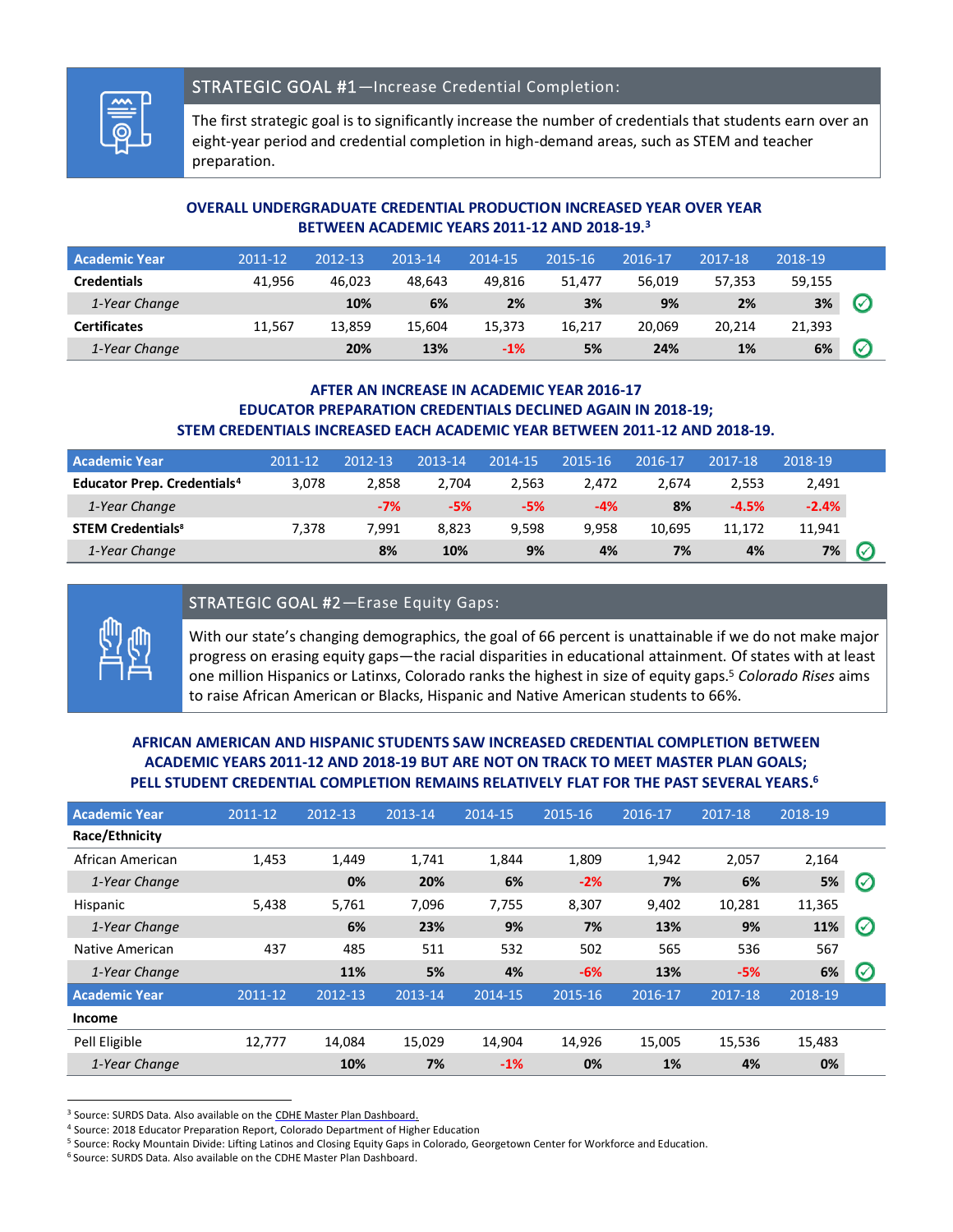

To graduate more students, Colorado must focus on promoting and improving successful student retention and momentum.

## **RETENTION RATES, THE NUMBER OF STUDENTS WHO START AT A COLLEGE ONE FALL AND ENROLL THE NEXT FALL, STAYED RELATIVELY CONSTANT BETWEEN THE FALL 2011 AND THE FALL 2018 COHORTS.<sup>7</sup>**

| <b>Cohort</b>                 |       |       |       |       |        | Fall 11-12 Fall 12-13 Fall 13-14 Fall 14-15 Fall 15-16 Fall 16-17 Fall 17-18 Fall 18-19 |       |       |              |
|-------------------------------|-------|-------|-------|-------|--------|-----------------------------------------------------------------------------------------|-------|-------|--------------|
| <b>Fall to Fall Retention</b> | 68.7% | 70.4% | 70.1% | 72.0% | 72.50% | 71.7%                                                                                   | 73.0% | 73.6% |              |
| 1-Year Change                 |       | 2%    | 0%    | 2%    | 1%     | $-1%$                                                                                   | 1%    | 1%    | $\checkmark$ |

## **AT TWO-YEAR INSTITUTIONS, GRADUATION RATES INCREASED BETWEEN THE FALL 2009 AND FALL 2016 COHORTS. AT FOUR-YEAR INSTITUTIONS ON-TIME GRADUATION RATES INCREASED AND 150 PERCENT-TIME GRADUATION RATES REMAINED RELATIVELY FLAT.<sup>8</sup>**

| 2-Year Institutions |         |         |         |         |         |         |         |         |               |
|---------------------|---------|---------|---------|---------|---------|---------|---------|---------|---------------|
| <b>Cohort Year</b>  | Fall 09 | Fall 10 | Fall 11 | Fall 12 | Fall 13 | Fall 14 | Fall 15 | Fall 16 |               |
| 3 Year Graduation   | 20.9%   | 21.0%   | 20.8%   | 21.8%   | 21.6%   | 24.3%   | 26.9%   | 29.2%   | $\varnothing$ |
| 4-Year Institutions |         |         |         |         |         |         |         |         |               |
| <b>Cohort Year</b>  | Fall 06 | Fall 07 | Fall 08 | Fall 09 | Fall 10 | Fall 11 | Fall 12 | Fall 13 |               |
| 4 Year Graduation   | 31.2%   | 31.8%   | 32.8%   | 32.9%   | 34.2%   | 34.5%   | 36.1%   | 37.4%   | $\varnothing$ |
| 6 Year Graduation   | 58.7%   | 59.3%   | 59.2%   | 60.2%   | 59.9%   | 59.3%   | 61.8%   | 61.1%   |               |

#### **ENROLLMENT IN AND CREDENTIALS OBTAINED THROUGH CONCURRENT ENROLLMENT CONTINUE TO GROW.<sup>9</sup>**

| <b>High School Graduating Class</b>                              | Class of<br>2012 | Class of<br>2013 | Class of<br>2014 | Class of<br>2015    | Class of<br>2016 | Class of<br>2017 | Class of<br>2018 |   |
|------------------------------------------------------------------|------------------|------------------|------------------|---------------------|------------------|------------------|------------------|---|
| <b>Enrollment</b>                                                |                  |                  |                  |                     |                  |                  |                  |   |
| High school graduates attempting<br><b>Concurrent Enrollment</b> | 14.7%            | 18.6%            | 22.0%            | 25.7%               | 26.5%            | 28.7%            | 30.4%            |   |
| 1-Year Change                                                    |                  | 4%               | 3%               | 4%                  | 1%               | 2%               | 2%               | V |
| High school graduates attempting<br>Any Dual Enrollment          | 21.2%            | 22.8%            | 25.7%            | 31.1%               | 33.3%            | 35.7%            | 38.2%            |   |
| 1-Year Change                                                    |                  | 2%               | 3%               | 5%                  | 2%               | 2%               | 3%               | い |
| <b>Academic Year</b>                                             | 2012-2013        | 2013-2014        |                  | 2014-2015 2015-2016 | 2016-2017        | 2017-2018        | 2018-2019        |   |
| <b>Outcomes</b>                                                  |                  |                  |                  |                     |                  |                  |                  |   |
| <b>Credentials Produced</b>                                      | 775              | 956              | 1,231            | 1,491               | 2,017            | 2,758            | 3,116            |   |
| 1-Year Change                                                    |                  | 23%              | 29%              | 21%                 | 35%              | 37%              | 13%              | い |

<sup>7</sup> Source: SURDS Data, also available in the annual Retention Rate Report

<sup>8</sup> Source: SURDS Data, also available in annual Graduation Rate Report

<sup>&</sup>lt;sup>9</sup> Source: SURDS and CDE, also available in the annual Concurrent Enrollment Report